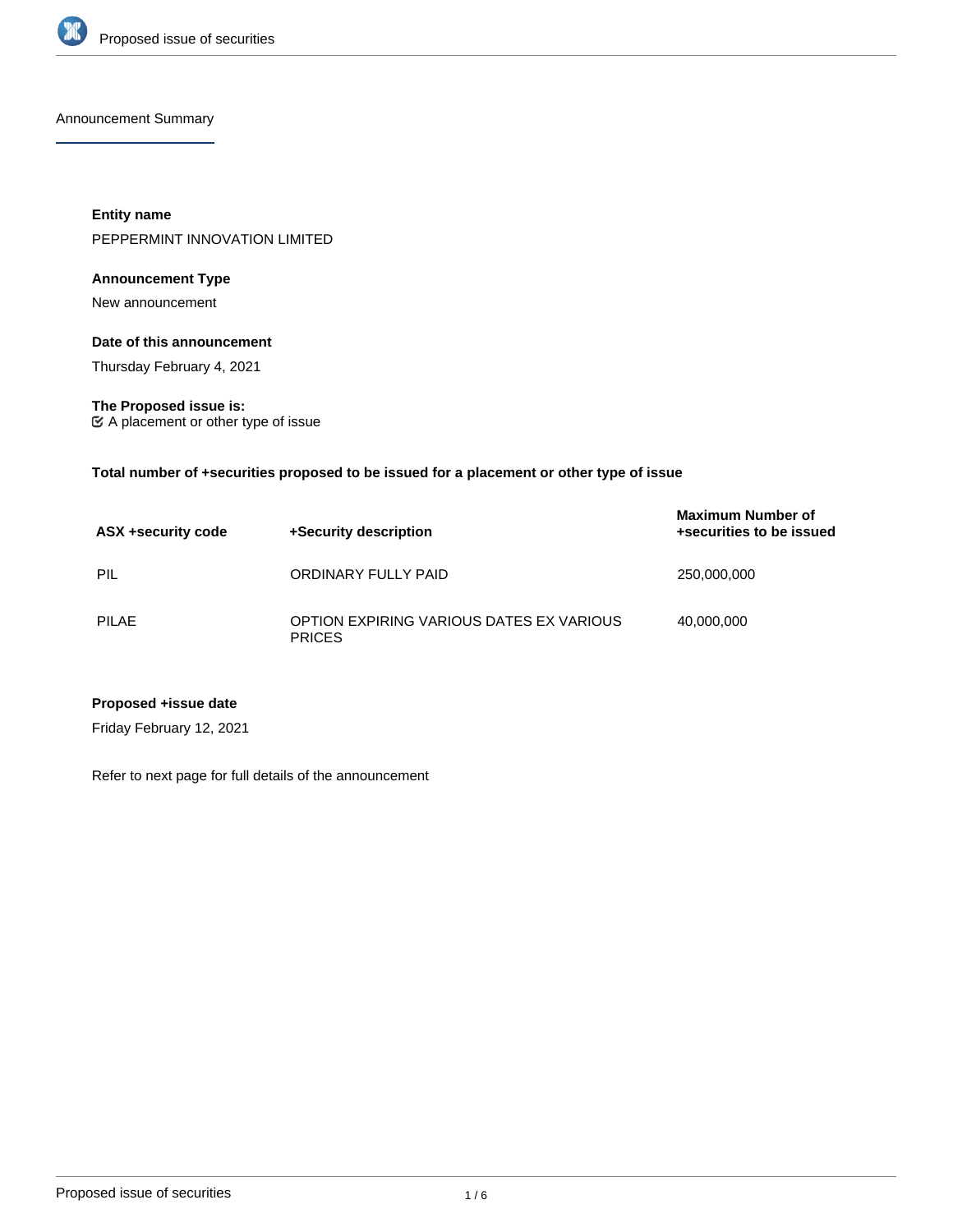

Part 1 - Entity and announcement details

## **1.1 Name of +Entity**

PEPPERMINT INNOVATION LIMITED

We (the entity named above) give ASX the following information about a proposed issue of +securities and, if ASX agrees to +quote any of the +securities (including any rights) on a +deferred settlement basis, we agree to the matters set out in Appendix 3B of the ASX Listing Rules.

**1.2 Registered Number Type**

**ACN** 

**Registration Number**

125931964

**1.3 ASX issuer code**

PIL

## **1.4 The announcement is**

New announcement

## **1.5 Date of this announcement**

Thursday February 4, 2021

### **1.6 The Proposed issue is:**

 $\mathfrak{C}$  A placement or other type of issue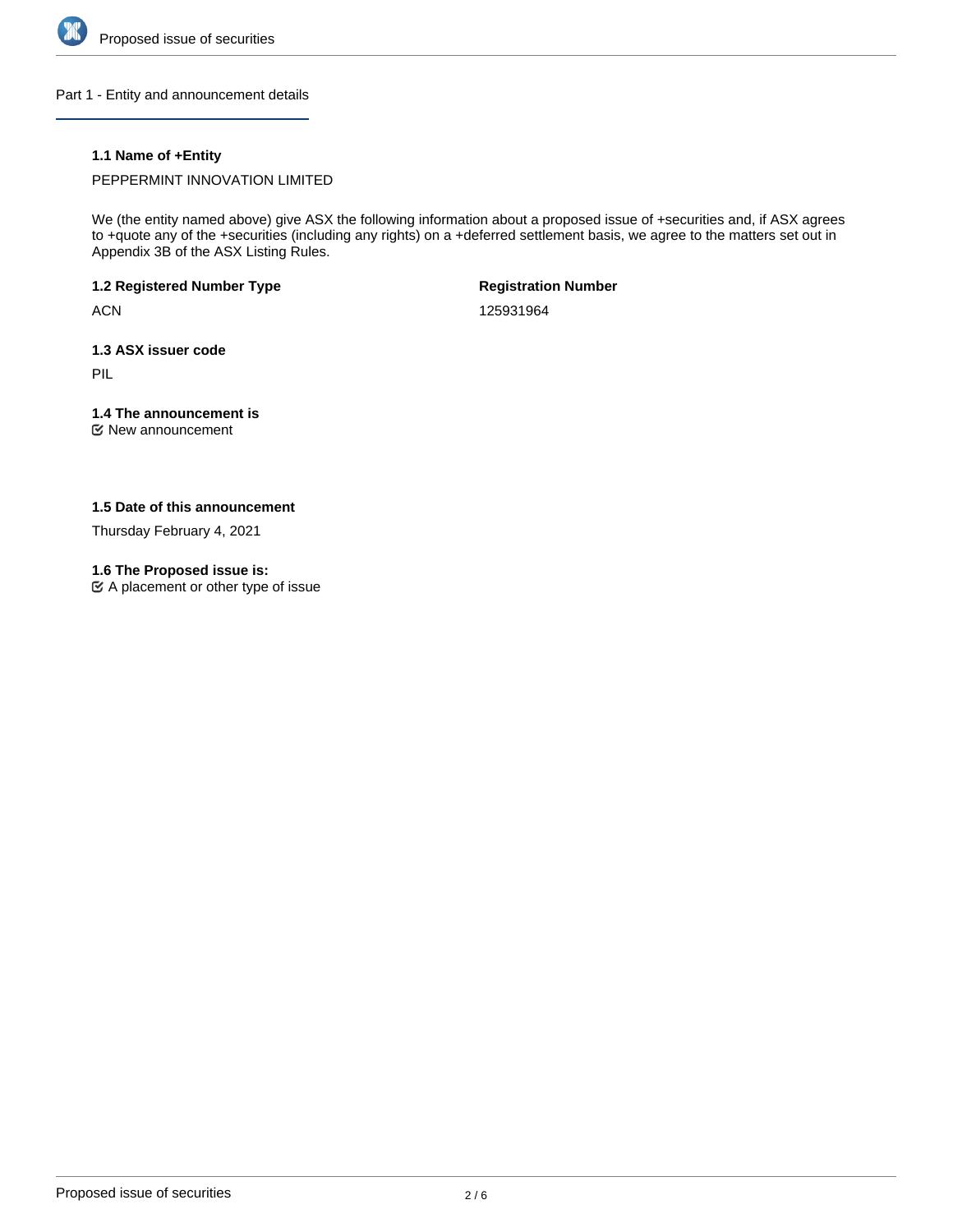

Part 7 - Details of proposed placement or other issue

Part 7A - Conditions

**7A.1 - Are any of the following approvals required for the placement or other type of issue?**

- **+Security holder approval**
- **Court approval**
- **Lodgement of court order with +ASIC**
- **ACCC approval**
- **FIRB approval**
- **Another approval/condition external to the entity**

Yes

7A.1a Conditions

| Date for determination | Is the date estimated or<br>actual? | ** Approval<br>received/condition met? |
|------------------------|-------------------------------------|----------------------------------------|
|                        |                                     |                                        |
|                        | $\mathfrak{C}$ Actual               | Yes                                    |
|                        | Monday January 25, 2021             |                                        |

## **Comments**

Part 7B - Issue details

| Is the proposed security a 'New<br>class' (+securities in a class that is<br>not yet quoted or recorded by ASX)<br>or an 'Existing class' (additional<br>securities in a class that is already<br>quoted or recorded by ASX)?<br>$\mathfrak{S}$ Existing class | Will the proposed issue of this<br>+security include an offer of<br>attaching +securities?<br>$\mathfrak{C}$ Yes |
|----------------------------------------------------------------------------------------------------------------------------------------------------------------------------------------------------------------------------------------------------------------|------------------------------------------------------------------------------------------------------------------|
|----------------------------------------------------------------------------------------------------------------------------------------------------------------------------------------------------------------------------------------------------------------|------------------------------------------------------------------------------------------------------------------|

Details of +securities proposed to be issued

#### **ASX +security code and description**

PIL : ORDINARY FULLY PAID

## **Number of +securities proposed to be issued**

250,000,000

#### **Offer price details**

**Are the +securities proposed to be issued being issued for a cash consideration?** Yes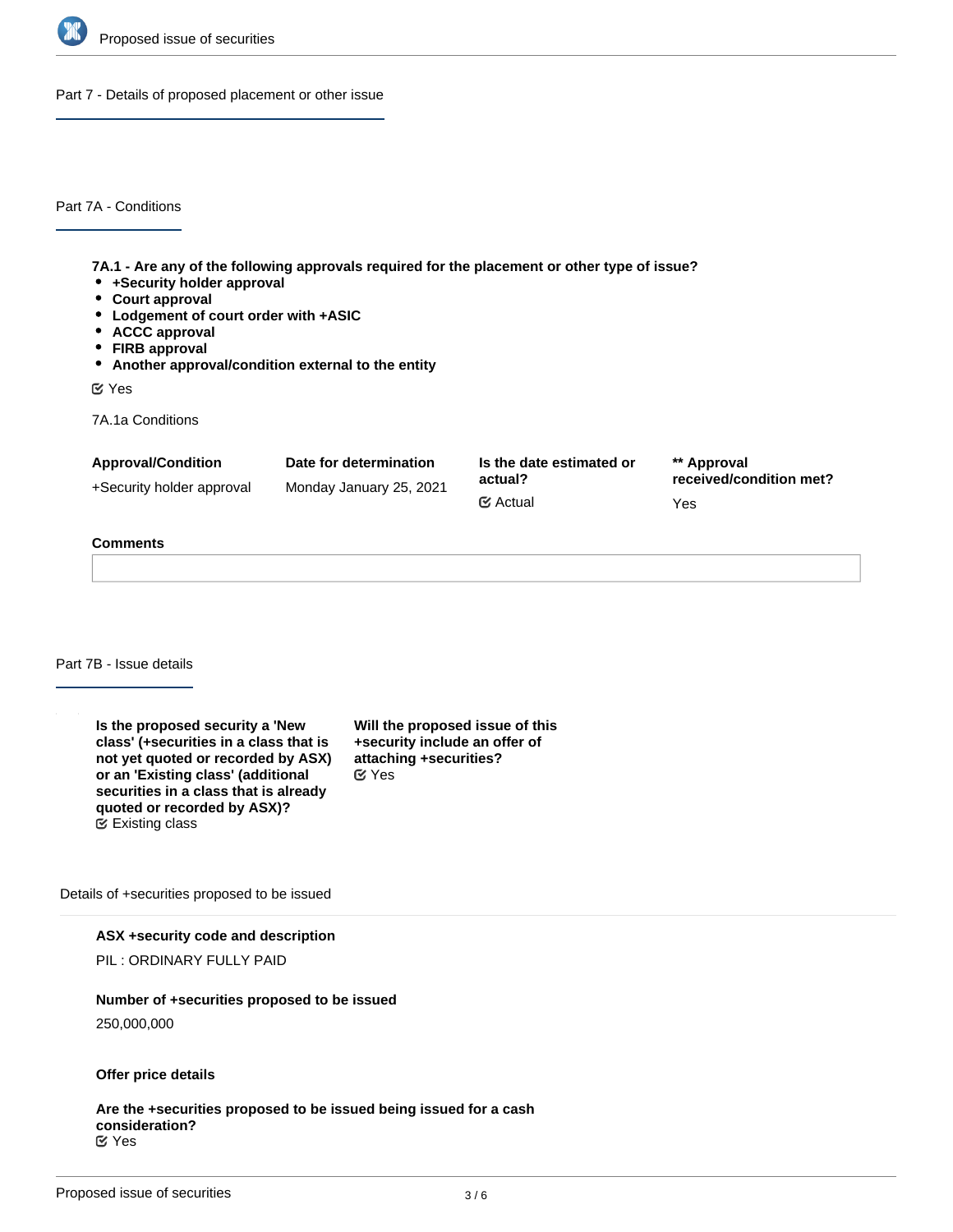

| In what currency is the cash |
|------------------------------|
| consideration being paid?    |

AUD - Australian Dollar

**What is the issue price per +security?** AUD 0.01000

**Will these +securities rank equally in all respects from their issue date with the existing issued +securities in that class?** Yes

Attaching +Security

**Is the proposed attaching security a 'New class' (+securities in a class that is not yet quoted or recorded by ASX) or an 'Existing class' (additional +securities in a class that is already quoted or recorded by ASX)?** Existing class

Attaching +Security - Existing class (additional +securities in a class that is already quoted or recorded by ASX)

## **Details of attaching +securities proposed to be issued**

## **ASX +security code and description**

PILAE : OPTION EXPIRING VARIOUS DATES EX VARIOUS PRICES

## **Number of +securities proposed to be issued**

40,000,000

## **Offer price details**

**Are the +securities proposed to be issued being issued for a cash consideration?** No

## **Please describe the consideration being provided for the +securities**

The options are being paid as part of the fees paid to the Lead Manager of the issue of 250,000,000 ordinary fully paid shares

# **Please provide an estimate of the AUD equivalent of the consideration being provided for the +securities**

2,000,000.000000

#### **Will these +securities rank equally in all respects from their issue date with the existing issued +securities in that class?** Yes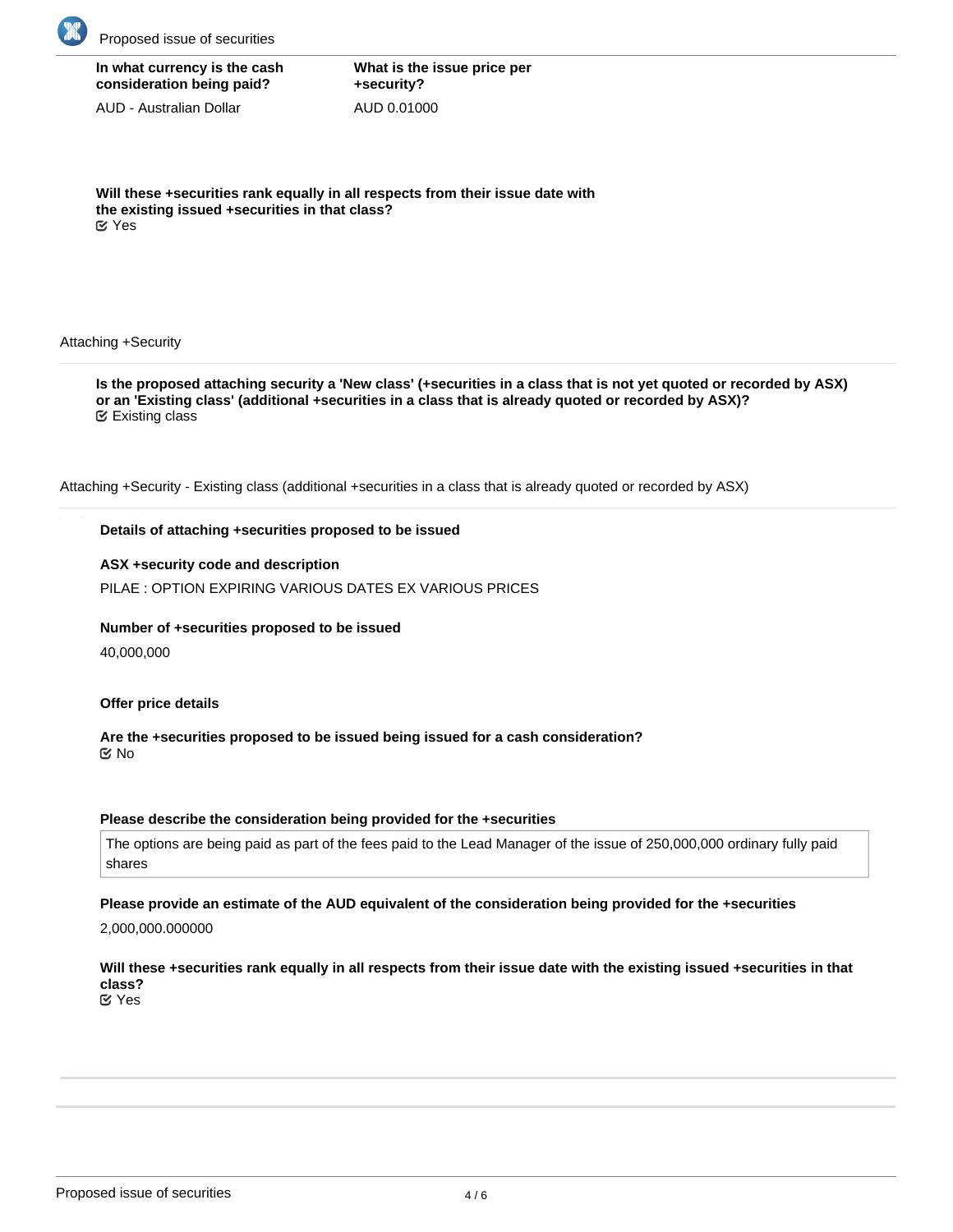

Part 7C - Timetable

**7C.1 Proposed +issue date**

Friday February 12, 2021

Part 7D - Listing Rule requirements

**7D.1 Has the entity obtained, or is it obtaining, +security holder approval for the entire issue under listing rule 7.1?** Yes

**7D.1a Date of meeting or proposed meeting to approve the issue under listing rule 7.1**

Monday January 25, 2021

**7D.2 Is a party referred to in listing rule 10.11 participating in the proposed issue?** No

**7D.3 Will any of the +securities to be issued be +restricted securities for the purposes of the listing rules?** No

**7D.4 Will any of the +securities to be issued be subject to +voluntary escrow?** No

Part 7E - Fees and expenses

**7E.1 Will there be a lead manager or broker to the proposed issue?** Yes

**7E.1a Who is the lead manager/broker?**

Clee Capital Pty Ltd

#### **7E.1b What fee, commission or other consideration is payable to them for acting as lead manager/broker?**

6% management and capital raising fee, 20,000,000 options exercisable at 1.5 cents per share within 3 years of issue and 20,000,000 options exercisable at 2.5 cents per share within 3 years of issue.

**7E.2 Is the proposed issue to be underwritten?** No

#### **7E.4 Details of any other material fees or costs to be incurred by the entity in connection with the proposed issue**

Clee Capital will be paid a monthly retainer fee of \$5,000 per month for 6 months post capital raising.